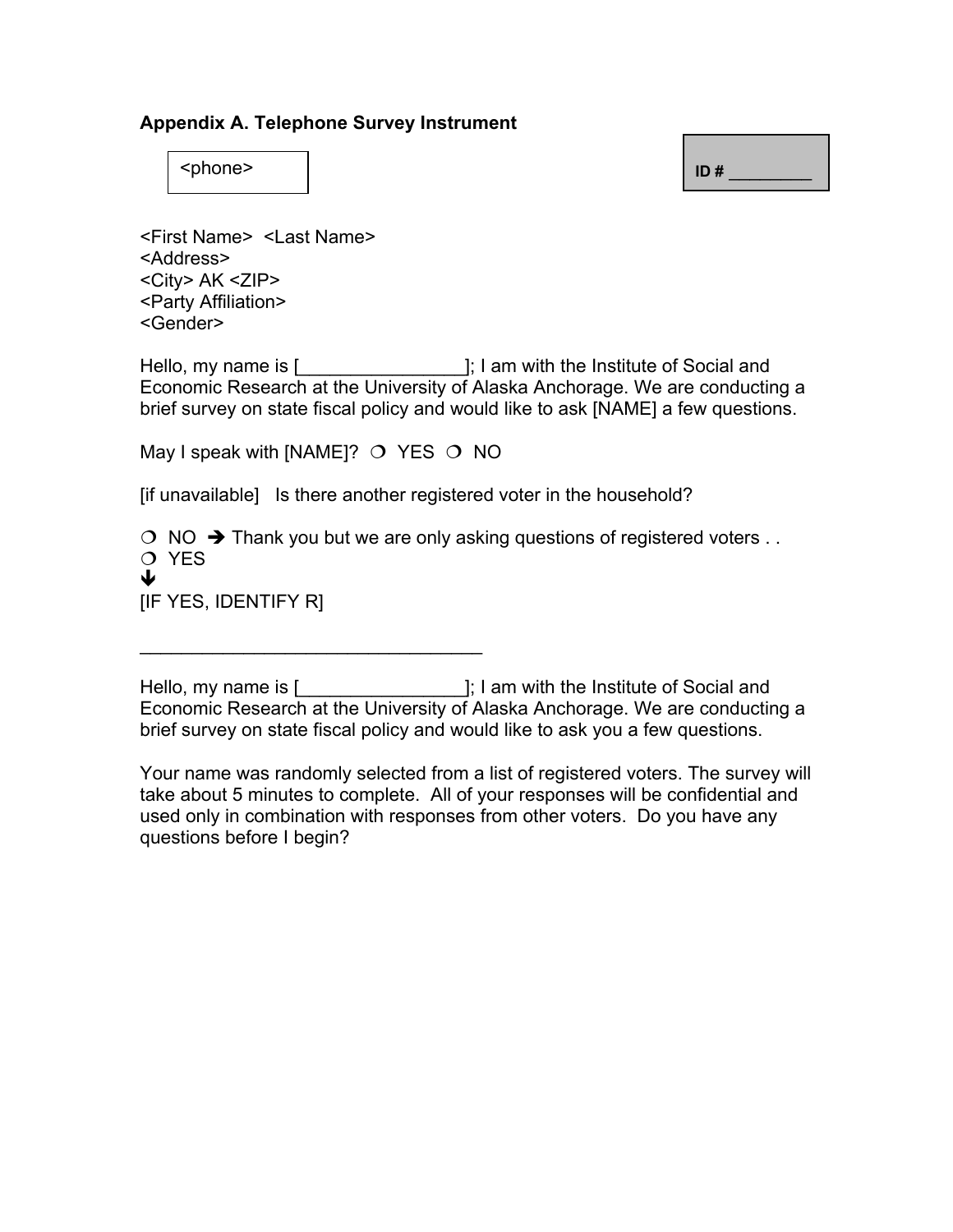## Screening Survey of Registered Voters Regarding the Fiscal Gap Problem September 2002

Q1. Some people believe Alaska has a fiscal gap problem because state government uses savings to pay for state services and to balance the budget. Others say this is not a problem. On a scale from 1 to 10, where 1 means "no problem at all" and 10 means "a really serious problem," how serious do you believe the fiscal gap is? *[circle one number]* 

| No Problem at All |  |  |  |  |  |  | <b>Really Serious Problem</b> |  |  |  |
|-------------------|--|--|--|--|--|--|-------------------------------|--|--|--|
|                   |  |  |  |  |  |  |                               |  |  |  |

- O Don't Know/Not Sure
- Q2. If a long-range fiscal plan for the State of Alaska is enacted, it may involve several revenue-raising proposals, among them an income tax, use of Permanent Fund earnings, and other taxes like an alcohol tax or gas tax. Generally speaking, and without considering the details, how likely is it that you would support efforts to enact such a plan? Is it **extremely likely, very likely, somewhat likely, not very likely,** or **not at all likely**?
	- $\circ$  Very likely (2)  $\bigcirc$  Somewhat likely (3)  $\bigcirc$  Not very likely (4)
	-
	- $\bigcirc$  Not at all likely (5)
	- $\overline{O}$  Extremely likely (1)  $\overline{O}$  Don't Know/Not Sure (8)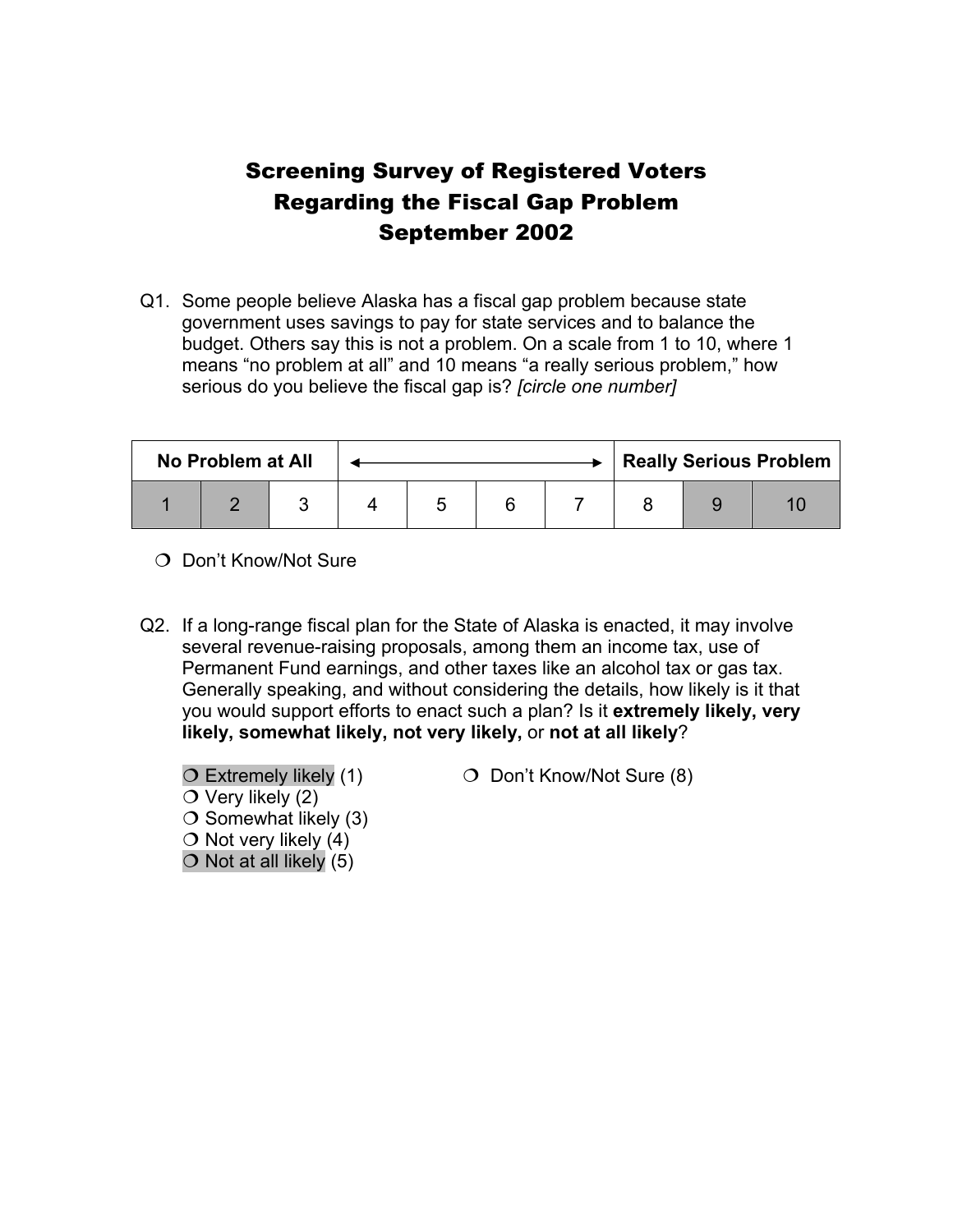Q3. Now I am going to read you a list of 10 statements. Please tell me if you **strongly agree, agree, are neutral, disagree, or strongly disagree** with each statement I read.

|                                                                                                                                   | Strongly<br>Agree | Agree        | Neutral | Disagree | <b>Strongly</b><br>Disagree |
|-----------------------------------------------------------------------------------------------------------------------------------|-------------------|--------------|---------|----------|-----------------------------|
| a. I don't think we need a fiscal plan. The<br>state still has lots of money.                                                     | 1                 | $\mathbf{2}$ | 3       | 4        | 5                           |
| b. We can solve our fiscal problems just by<br>cutting state government spending.                                                 | 1                 | $\mathbf{2}$ | 3       | 4        | 5                           |
| c. A fiscal plan will just give politicians<br>more money to waste.                                                               | 1                 | $\mathbf{2}$ | 3       | 4        | 5                           |
| d. More economic development will solve<br>the problem.                                                                           | 1                 | $\mathbf{2}$ | 3       | 4        | 5                           |
| e. The only sound approach is a balanced<br>fiscal plan, including spending limits,<br>new taxes, and Permanent Fund<br>earnings. | 1                 | $\mathbf{2}$ | 3       | 4        | 5                           |
| f. I won't support a plan that would reduce<br>my future Permanent Fund dividends.                                                |                   | $\mathbf{2}$ | 3       | 4        | 5                           |
| g. I won't support a plan if it includes an<br>income tax.                                                                        |                   | $\mathbf{2}$ | 3       | 4        | 5                           |
| h. I won't support a plan if it includes a<br>sales tax.                                                                          |                   | $\mathbf{2}$ | 3       | 4        | 5                           |
| <i>i.</i> Let's increase taxes on oil.                                                                                            |                   | $\mathbf{2}$ | 3       | 4        | 5                           |
| j. Let's tax the tourists and nonresidents.                                                                                       |                   | $\mathbf{2}$ | 3       | 4        | 5                           |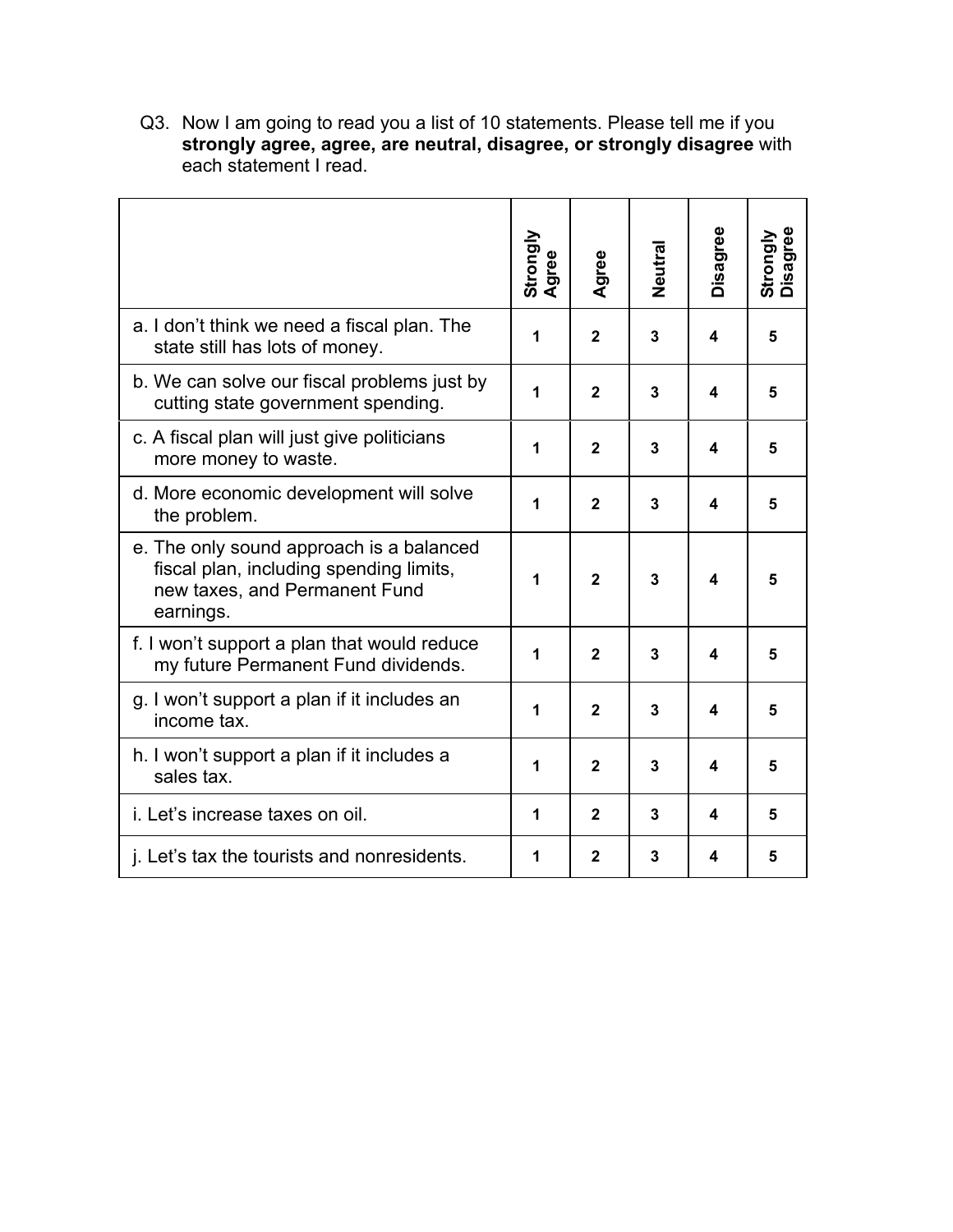Q4. Please take a moment to think about how you form your opinions about state fiscal policy. I'm going to read you a list of four different sources you may use in forming your opinion. Please rank them in order of importance to you.

| 4a. The opinion of someone you trust                                                                                                        |
|---------------------------------------------------------------------------------------------------------------------------------------------|
| 4b. The views of an organization you trust                                                                                                  |
| 4c. Information you receive from university research, web sites,<br>media, or other sources<br>4d. How you feel about government in general |

Q4e. You said [SOURCE RANKED #1] is the most important source. [WHO WAS THAT PERSON? WHAT ORGANIZATION IS IT? WHERE DO YOU GET YOUR INFORMATION? PLEASE TELL ME BRIEFLY WHAT YOU THINK ABOUT GOVERNMENT?]

Q4f. You said [SOURCE RANKED #2] is the second most important source. [WHO WAS THAT PERSON? WHAT ORGANIZATION IS IT? WHERE DO YOU GET YOUR INFORMATION? PLEASE TELL ME BRIEFLY WHAT YOU THINK ABOUT GOVERNMENT?]

Q5. Is there information you would like to have that would help you develop your opinion on state fiscal policy questions? [PROBE AND CODE: 0=nothing; 1=data that already exists; 2=data that doesn't exist]